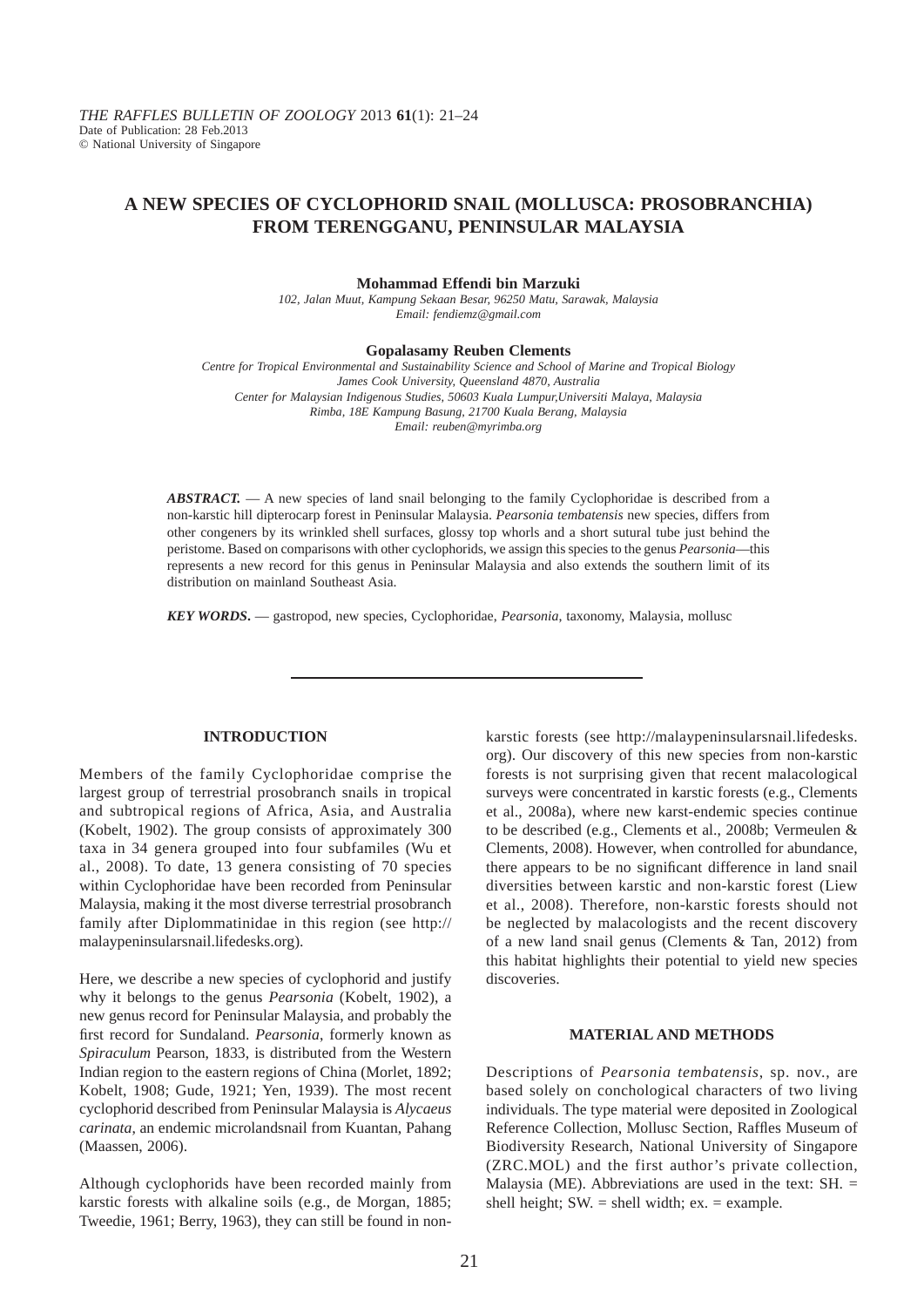### **SYSTEMATICS**

### **Family Cyclophoridae Fischer, 1885 Genus** *Pearsonia* **Kobelt, 1902**

*Type species***.** — *Spiraculum hispidum* Pearson, 1833

## *Pearsonia tembatensis***, new species** (Figs. 1, 2)

*Material examined.* — Holotype – 1 ex. SH. 8.6 mm  $\times$  SW. 23.8 mm (ZRC.MOL.3074), on leaf litter near waterfall, Tembat Forest Reserve (5°03'55.9"N, 102°31'31.9"E), Terengganu, Peninsular Malaysia, coll. M. E. Marzuki & R. Clements, May 2011. Paratype —1 ex. SH. 11.8 mm x SW. 27.0 mm (ME2011/0186), on leaf litter, Tembat Forest Reserve (5°03'55.9"N, 102°31'31.9"E), Terengganu, Peninsular Malaysia, coll. M. E. Marzuki & R. Clements, May 2011.

*Diagnosis***.** — Shell medium-sized, widely umbilicated, dextral, rather thick. Colour brown, translucent, shiny, crossed by narrow peripheral band. Whorls five, slowly



Fig. 1. Shell of *Pearsonia tembatensis*, new species, Terengganu, Peninsular Malaysia. Holotype (ZRC.MOL.3074): a, ventral view; b, dorsal view; c, aperture view; d, side view; e, interior view of operculum; f, side view of operculum; and g, exterior view of operculum. Arrow indicates position of sutural tube.



Fig. 2. Animal of *Pearsonia tembatensis*, new species, Terengganu, Peninsular Malaysia. The body is grey and spotted and the foot is lightish brown. (Photograph by: Tan Siong Kiat).

increasing; periphery rounded. Radial sculpture ornamented with fine, irregularly growth lines below suture and around umbilicus; spiral sculpture absent. Apex smooth, more or less rounded with inconspicuous growth lines. Wrinkled, irregular diffuse blotches appear after 3½ whorl, becoming inconspicuous after 4½ whorls. Spire flatly discoid, very low, slightly raised above body whorl, ornamented with faint, pale brown stripe at 4½ whorl. Suture deeply impressed; sutural tube short, opening slightly backwards behind peristome, about 2 mm in length. Aperture circular, oblique, white with double peristome; inner thickened while outer peristome reflected and expanded at suture forming an open descending wing identical to *Pterocyclos*. Operculum corneous, roundly convex, multispiral, ciliated on raised edge, smooth at centre. Animal grey, spotted, foot light brown.

*Etymology***.** — This new species is named after its type locality, Tembat Forest Reserve, Terengganu. We chose this name to highlight the biological importance of this forest reserve, portions of which are currently being cleared for a dam.

*Remarks***.** — Based on our comparisons with a fairly complete collation of cyclophorid literature (i.e., Morlet, 1892; Kobelt, 1902, 1908; Gude, 1921; Yen, 1939), we assigned our new species to the genus *Pearsonia* based on a general agreement with the original shell description in German (translated by F. Köhler) by Kobelt (1902): "Shell discoid, with thick, sometimes hairy periostracum. Aperture circular with thin small tubular pore behind the lip opening backwards. Operculum, non-calcareous, multispiral, outside convex, inside flat. Outer whorls flaring."

*Pearsonia* (and our new species) can be differentiated from *Pterocyclos* (Benson, 1832) and *Crossopoma* (Martens, 1891) by the presence of a sutural tube just behind the aperture (Kobelt, 1902; Gude, 1921). *Pearsonia* is clearly distinct from *Cyclotus* (Swainson, 1840), which does not have a sutural tube. Although both *Pearsonia* and *Opisthophorus* (Benson, 1851) possess a sutural tube, the tube of the latter genus is significantly longer, and turns either upwards or downwards as it decreases in length. Unlike *Pearsonia* (Godwin-Austen, 1889; Stoliczka, 1872), the edges of the operculum in *Cyclotus* and *Opisthophorus*  are not raised.

There is no other representative of *Pearsonia* from Malaysia for comparison. Among Malaysian cyclophorids, *P. tembatensis* new species, has the closest affinity with *Cyclotus umbraticus* Benthem-Jutting, 1949 from Larut hill [Pahang], but again, the latter species does not have a sutural tube and its shell sculpture has a zigzag-like pattern.

Within *Pearsonia*, *P. tembatensis* is closely related to *P. putaoensis* (Godwin-Austen, 1915) and *P. minimum* (Godwin-Austen, 1915) from the Indian region. However, the shells of the latter two species are significantly smaller and their shell sculpture comprises fine transverse striae on the epidermis. Furthermore, the outer peristome of *P.*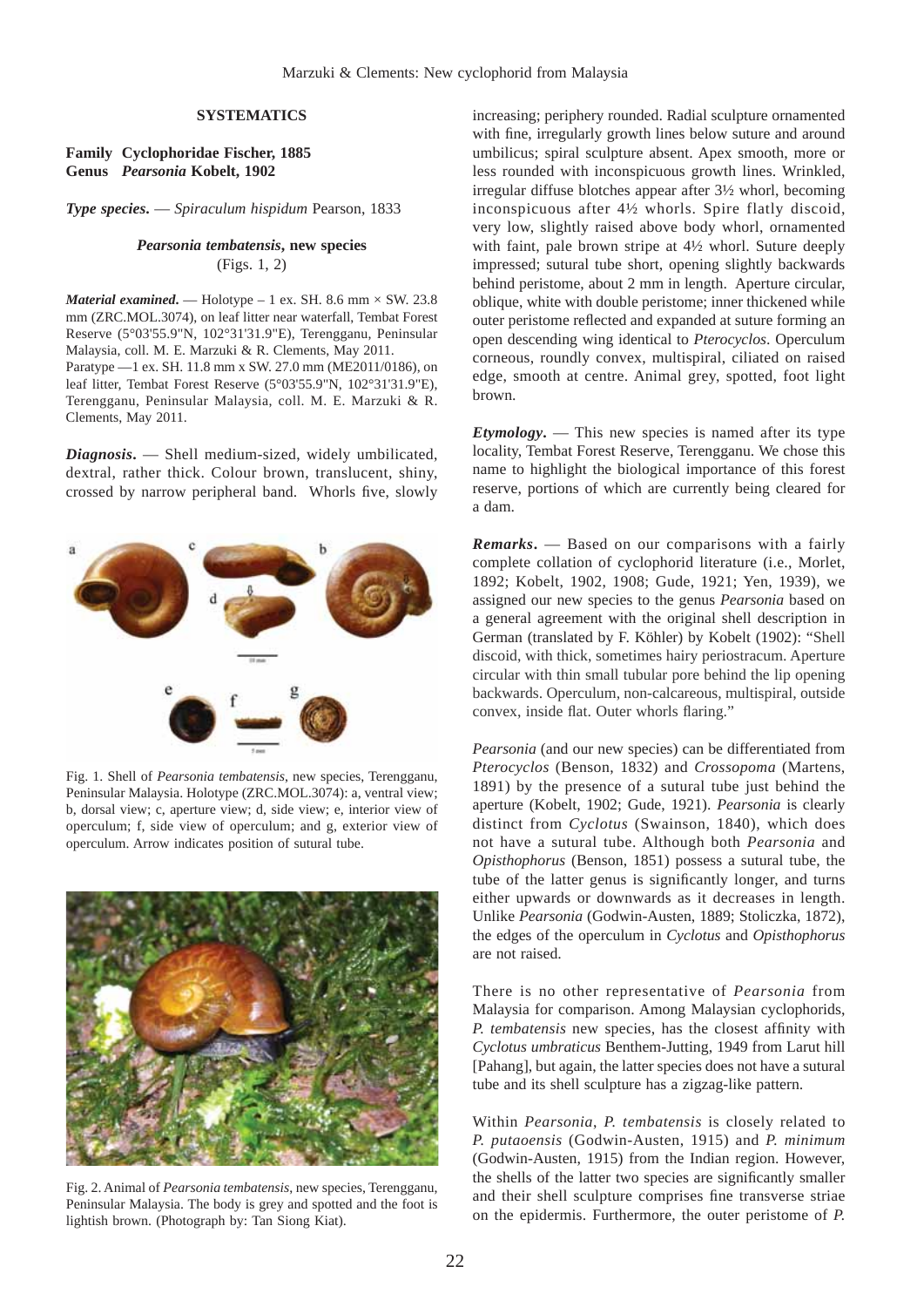*minimum* is very simple and only slightly reflected. We hope that future phylogenetic studies incorporating molecular, conchological and anatomical data on cyclophorids will include this new species in order to validate our hypothesis.

Based on the geographical distribution of *Pearsonia*, it is highly likely that our new species belongs to this genus. To date, there are 22 species in the genus *Pearsonia*  found mostly within the Indo-Malayan region. This new species represents the southernmost extent of *Pearsonia*'s distribution in Indo-Malaya (Fig. 3).

### **ACKNOWLEDGEMENTS**

We are grateful to the Terengganu State Forestry Department for granting us permission to enter Tembat Forest Reserve, as well as F. Köhler for the translation of Kobelt's original description of *Pearsonia* and Benoît Fontaine for helping us trace a possibly similar species in the Muséum National d'Histoire Naturelle, Paris. We are also grateful to two anonymous reviewers and Tan Koh Siang for suggesting improvements to an earlier draft of this manuscript.

### **LITERATURE CITED**

- Berry, A. J., 1963. An introduction to the non-marine molluscs of Malaya. *Malayan Nature Journal*, **17**: 2–17, pls. 1–10.
- Benson, W. H., 1832. Account of a new genus of land snails, allied to the genus *Cyclostoma*, of Lamarck; with a description of a species found on the outlying rocks of the Rajmahal range of hills. *Journal of the Asiatic Society of Bengal*, **1**: 11–13.
- Benthem-Jutting, W. S. S. van, 1949. On a collection of non-marine Mollusca from Malaya in the Raffles Museum, Singapore, with an appendix on cave shells. *Journal of Raffles Museum*, **19**: 50–77.
- Clements, R., X. X. Lu, S. Ambu, M. Schilthuizen & C. J. A. Bradshaw, 2008a. Using biogeographical patterns of endemic land snails to improve conservation planning for limestone karsts. *Biological Conservation*, **141**: 2751–2764.
- Clements, R., T.-S. Liew, J. J. Vermeulen & M. Schilthuizen, 2008b. Further twists in gastropod shell evolution. *Biology Letters*, **4**: 179–182.



Fig. 3. Distribution of worldwide *Pearsonia* spp. based on approximate location of type localities: 1, *Pearsonia travancorica* (Blanford, 1880); 2, *P. fairbanki* (Blanford, 1869); 3, *P. beddomei* Blanford, 1866; 4, *P. hispida* (Pearson, 1833); 5, *P. assamensis* Fulton, 1900; 6, *P. nagaensis* (Godwin-Austen & Beddome, 1894); 7, *P. mastersi* (Hanley & Theobald, 1870); 8, *P. simplex* (Nevill, 1878); 9, *P. nevilli* (Godwin-Austen, 1876); 10, *P. plana* (Godwin-Austen, 1915); 11, *P. luyorensis* Godwin-Austen, 1915; 12, *P. oakesi* (Godwin-Austen, 1915); 13, *P. minima* (Godwin-Austen, 1915); 14, *P. kempi* Godwin-Austen, 1915; 15, *P. putaoensis* (Godwin-Austen, 1915); 16, *P. andersoni* Blanford, 1869; 17, *P. bhamoensis* Theobald, 1876; 18, *P. bitubifera* Theobald, 1876; 19, *P. avana*; 20, *P. massiei* (Morlet, 1892); 21, *P. gredleri* Yen, 1939; and 22, *P. tembatensis* Marzuki & Clements, 2013.